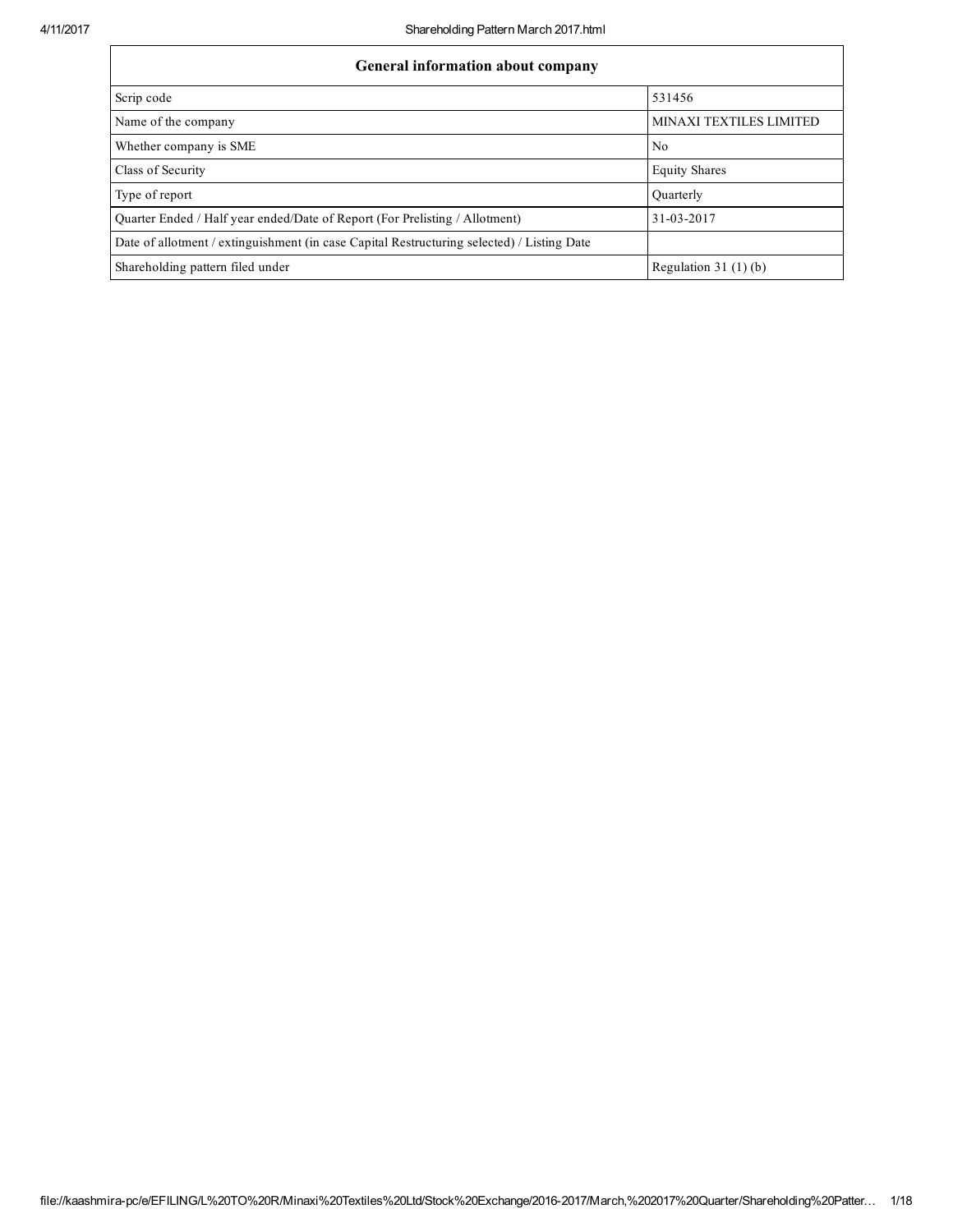| Sr. No.        | <b>Particular</b>                                                                      | Yes/No         |
|----------------|----------------------------------------------------------------------------------------|----------------|
|                | Whether the Listed Entity has issued any partly paid up shares?                        | N <sub>0</sub> |
| 2              | Whether the Listed Entity has issued any Convertible Securities?                       | No             |
| 3              | Whether the Listed Entity has issued any Warrants?                                     | No.            |
| $\overline{4}$ | Whether the Listed Entity has any shares against which depository receipts are issued? | No.            |
| 5              | Whether the Listed Entity has any shares in locked-in?                                 | N <sub>0</sub> |
| 6              | Whether any shares held by promoters are pledge or otherwise encumbered?               | No.            |
| $\overline{7}$ | Whether company has equity shares with differential voting rights?                     | No             |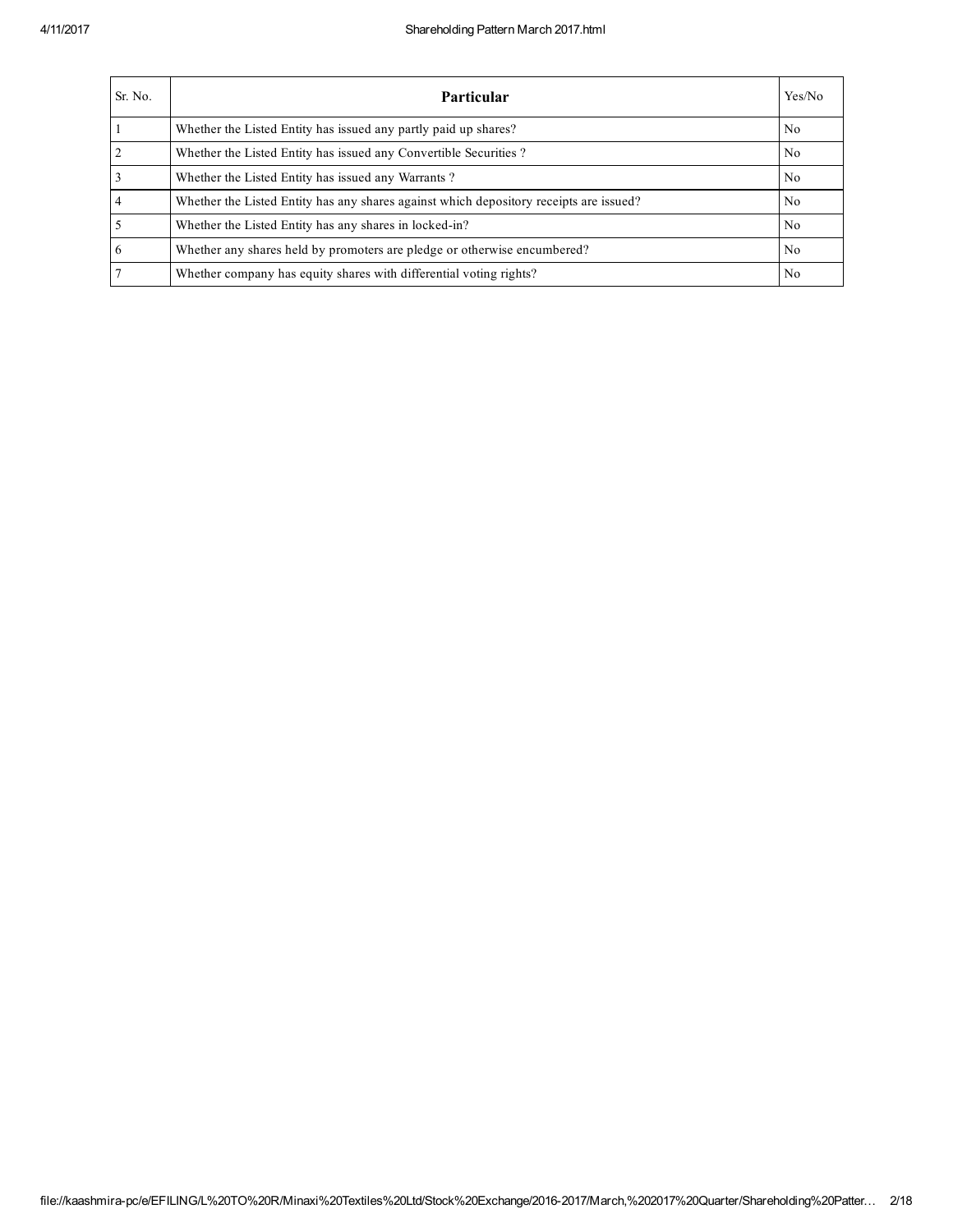| Category<br>Category<br>of<br>(I) | Nos. Of                                   | No. of       | No. Of<br>Partly        | No. Of<br>shares<br>paid-up               | Total nos.<br>shares     | Shareholding as a<br>% of total no. of | class of securities (IX)             |                           | Number of Voting Rights held in each |          |                     |
|-----------------------------------|-------------------------------------------|--------------|-------------------------|-------------------------------------------|--------------------------|----------------------------------------|--------------------------------------|---------------------------|--------------------------------------|----------|---------------------|
|                                   | shareholder                               | shareholders | fully paid<br>up equity | equity                                    | underlying<br>Depository | held (VII)                             | shares (calculated<br>as per SCRR,   | No of Voting (XIV) Rights |                                      |          | Total as a          |
|                                   | (III)<br>(II)                             |              | shares<br>held (IV)     | shares<br>Receipts<br>held<br>(VI)<br>(V) |                          | $= (IV) +$<br>$(V)$ + $(VI)$           | 1957) (VIII) As a<br>% of $(A+B+C2)$ | Class eg:<br>X            | Class<br>eg:y                        | Total    | $%$ of<br>$(A+B+C)$ |
| (A)                               | Promoter<br>&<br>Promoter<br>Group        | 5            | 18539088                |                                           |                          | 18539088                               | 37.52                                | 18539088                  |                                      | 18539088 | 37.52               |
| (B)                               | Public                                    | 4272         | 30876912                |                                           |                          | 30876912                               | 62.48                                | 30876912                  |                                      | 30876912 | 62.48               |
| (C)                               | Non<br>Promoter-<br>Non Public            |              |                         |                                           |                          |                                        |                                      |                           |                                      |          |                     |
| (C1)                              | <b>Shares</b><br>underlying<br><b>DRs</b> |              |                         |                                           |                          |                                        |                                      |                           |                                      |          |                     |
| (C2)                              | Shares held<br>by<br>Employee<br>Trusts   |              |                         |                                           |                          |                                        |                                      |                           |                                      |          |                     |
|                                   | Total                                     | 4277         | 49416000                |                                           |                          | 49416000                               | 100                                  | 49416000                  |                                      | 49416000 | 100                 |

## Table I - Summary Statement holding of specified securities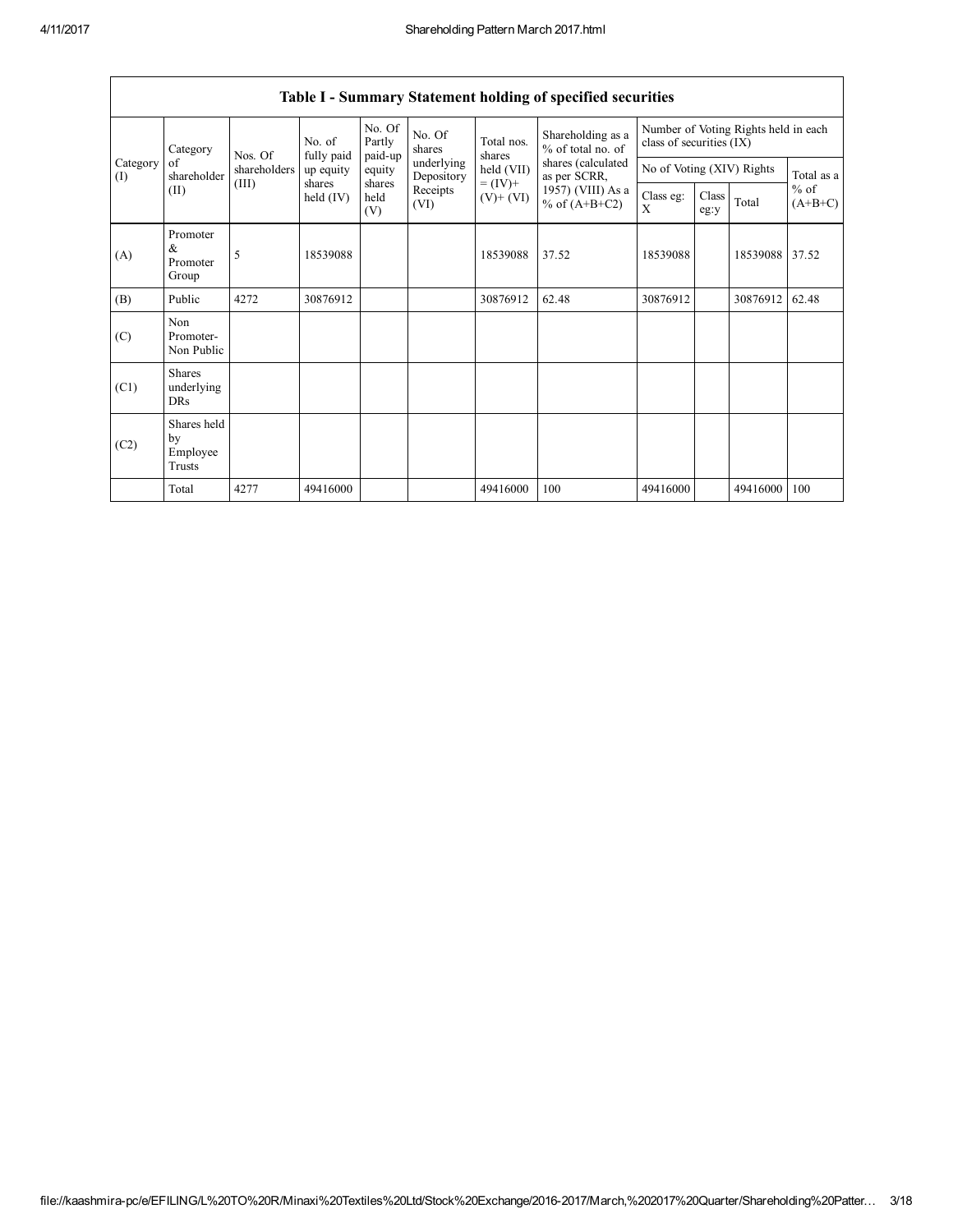٦

|                                                          |                                                                                       |                                       |                                                  |                                                                                             | Table I - Summary Statement holding of specified securities                      |                                                         |            |                                                                               |  |                                                                         |
|----------------------------------------------------------|---------------------------------------------------------------------------------------|---------------------------------------|--------------------------------------------------|---------------------------------------------------------------------------------------------|----------------------------------------------------------------------------------|---------------------------------------------------------|------------|-------------------------------------------------------------------------------|--|-------------------------------------------------------------------------|
| Category<br>Category<br>of<br>shareholder<br>(I)<br>(II) |                                                                                       | No. Of<br><b>Shares</b><br>Underlying | No. of<br><b>Shares</b><br>Underlying            | No. Of Shares<br>Underlying<br>Outstanding<br>convertible                                   | Shareholding, as a<br>% assuming full<br>conversion of<br>convertible securities | Number of<br>Locked in<br>shares (XII)                  |            | Number of<br><b>Shares</b><br>pledged or<br>otherwise<br>encumbered<br>(XIII) |  | Number of<br>equity shares<br>held in<br>dematerialized<br>form $(XIV)$ |
|                                                          | Outstanding<br>Outstanding<br>convertible<br>Warrants<br>securities<br>$(X_i)$<br>(X) |                                       | securities and<br>No. Of<br>Warrants (Xi)<br>(a) | (as a percentage of<br>diluted share capital)<br>$(XI) = (VII)+(X) As a$<br>% of $(A+B+C2)$ | No.<br>(a)                                                                       | As a<br>$%$ of<br>total<br><b>Shares</b><br>held<br>(b) | No.<br>(a) | As a<br>$%$ of<br>total<br>Shares<br>held<br>(b)                              |  |                                                                         |
| (A)                                                      | Promoter &<br>Promoter<br>Group                                                       |                                       |                                                  |                                                                                             | 37.52                                                                            |                                                         |            |                                                                               |  | 18517088                                                                |
| (B)                                                      | Public                                                                                |                                       |                                                  |                                                                                             | 62.48                                                                            |                                                         |            |                                                                               |  | 28903313                                                                |
| (C)                                                      | Non<br>Promoter-<br>Non Public                                                        |                                       |                                                  |                                                                                             |                                                                                  |                                                         |            |                                                                               |  |                                                                         |
| (C1)                                                     | <b>Shares</b><br>underlying<br><b>DRs</b>                                             |                                       |                                                  |                                                                                             |                                                                                  |                                                         |            |                                                                               |  |                                                                         |
| (C2)                                                     | Shares held<br>by<br>Employee<br>Trusts                                               |                                       |                                                  |                                                                                             |                                                                                  |                                                         |            |                                                                               |  |                                                                         |
|                                                          | Total                                                                                 |                                       |                                                  |                                                                                             | 100                                                                              |                                                         |            |                                                                               |  | 47420401                                                                |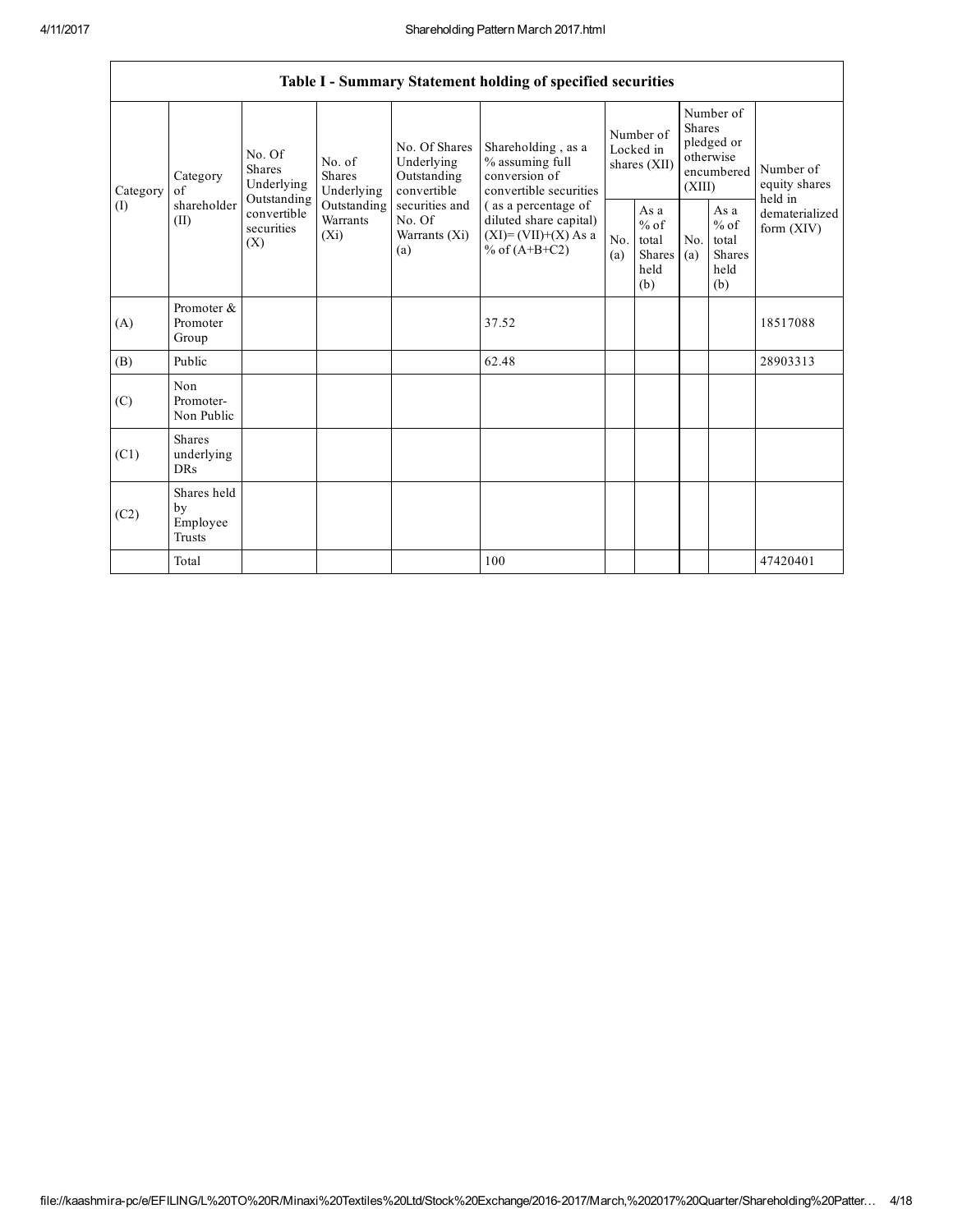|                                                                                                | Table II - Statement showing shareholding pattern of the Promoter and Promoter Group                                |                                  |                                   |                                 |                                    |                                        |                                                  |                                                                  |               |                |                           |
|------------------------------------------------------------------------------------------------|---------------------------------------------------------------------------------------------------------------------|----------------------------------|-----------------------------------|---------------------------------|------------------------------------|----------------------------------------|--------------------------------------------------|------------------------------------------------------------------|---------------|----------------|---------------------------|
|                                                                                                |                                                                                                                     |                                  |                                   | No.<br>Of                       | No. Of                             | Total nos.                             | Shareholding<br>as a % of<br>total no. of        | Number of Voting Rights held in each<br>class of securities (IX) |               |                |                           |
| Sr.                                                                                            | Category &<br>Name of the<br>Shareholders (I)                                                                       | Nos. Of<br>shareholders<br>(III) | No. of<br>fully paid<br>up equity | Partly<br>paid-<br>up           | shares<br>underlying<br>Depository | shares<br>held<br>$(VII) =$<br>$(IV)+$ | shares<br>(calculated<br>as per                  | No of Voting (XIV) Rights                                        |               |                | Total<br>as a $%$<br>of   |
|                                                                                                |                                                                                                                     |                                  | shares held<br>(IV)               | equity<br>shares<br>held<br>(V) | Receipts<br>(VI)                   | $(V)$ +<br>(VI)                        | SCRR,<br>1957) (VIII)<br>As a % of<br>$(A+B+C2)$ | Class eg: X                                                      | Class<br>eg:y | Total          | Total<br>Voting<br>rights |
| A                                                                                              | Table II - Statement showing shareholding pattern of the Promoter and Promoter Group                                |                                  |                                   |                                 |                                    |                                        |                                                  |                                                                  |               |                |                           |
| (1)                                                                                            | Indian                                                                                                              |                                  |                                   |                                 |                                    |                                        |                                                  |                                                                  |               |                |                           |
| (a)                                                                                            | Individuals/Hindu<br>undivided Family                                                                               | 5                                | 18539088                          |                                 |                                    | 18539088                               | 37.52                                            | 18539088                                                         |               | 18539088       | 37.52                     |
| Sub-Total<br>(A)(1)                                                                            |                                                                                                                     | 5                                | 18539088                          |                                 |                                    | 18539088 37.52                         |                                                  | 18539088                                                         |               | 18539088 37.52 |                           |
| (2)                                                                                            | Foreign                                                                                                             |                                  |                                   |                                 |                                    |                                        |                                                  |                                                                  |               |                |                           |
| Total<br>Shareholding<br>of Promoter<br>and<br>Promoter<br>Group $(A)=$<br>$(A)(1)+(A)$<br>(2) |                                                                                                                     | 5                                | 18539088                          |                                 |                                    | 18539088                               | 37.52                                            | 18539088                                                         |               | 18539088       | 37.52                     |
| B                                                                                              | Table III - Statement showing shareholding pattern of the Public shareholder                                        |                                  |                                   |                                 |                                    |                                        |                                                  |                                                                  |               |                |                           |
| (1)                                                                                            | Institutions                                                                                                        |                                  |                                   |                                 |                                    |                                        |                                                  |                                                                  |               |                |                           |
| (3)                                                                                            | Non-institutions                                                                                                    |                                  |                                   |                                 |                                    |                                        |                                                  |                                                                  |               |                |                           |
| (a(i))                                                                                         | Individuals -<br>i.Individual<br>shareholders<br>holding nominal<br>share capital up<br>to Rs. 2 lakhs.             | 4084                             | 18937243                          |                                 |                                    | 18937243                               | 38.32                                            | 18937243                                                         |               | 18937243       | 38.32                     |
| (a(ii))                                                                                        | Individuals - ii.<br>Individual<br>shareholders<br>holding nominal<br>share capital in<br>excess of Rs. 2<br>lakhs. | 11                               | 9091990                           |                                 |                                    | 9091990                                | 18.4                                             | 9091990                                                          |               | 9091990        | 18.4                      |
| (e)                                                                                            | Any Other<br>(specify)                                                                                              | 177                              | 2847679                           |                                 |                                    | 2847679                                | 5.76                                             | 2847679                                                          |               | 2847679        | 5.76                      |
| Sub-Total<br>(B)(3)                                                                            |                                                                                                                     | 4272                             | 30876912                          |                                 |                                    | 30876912                               | 62.48                                            | 30876912                                                         |               | 30876912       | 62.48                     |
| <b>Total Public</b><br>Shareholding<br>$(B)=(B)(1)+$<br>$(B)(2)+(B)$<br>(3)                    |                                                                                                                     | 4272                             | 30876912                          |                                 |                                    | 30876912                               | 62.48                                            | 30876912                                                         |               | 30876912       | 62.48                     |
| $\mathbf C$                                                                                    | Table IV - Statement showing shareholding pattern of the Non Promoter- Non Public shareholder                       |                                  |                                   |                                 |                                    |                                        |                                                  |                                                                  |               |                |                           |
| Total (<br>$A+B+C2$ )                                                                          |                                                                                                                     | 4277                             | 49416000                          |                                 |                                    | 49416000                               | 100                                              | 49416000                                                         |               | 49416000       | 100                       |
| Total<br>$(A+B+C)$                                                                             |                                                                                                                     | 4277                             | 49416000                          |                                 |                                    | 49416000                               | 100                                              | 49416000                                                         |               | 49416000       | 100                       |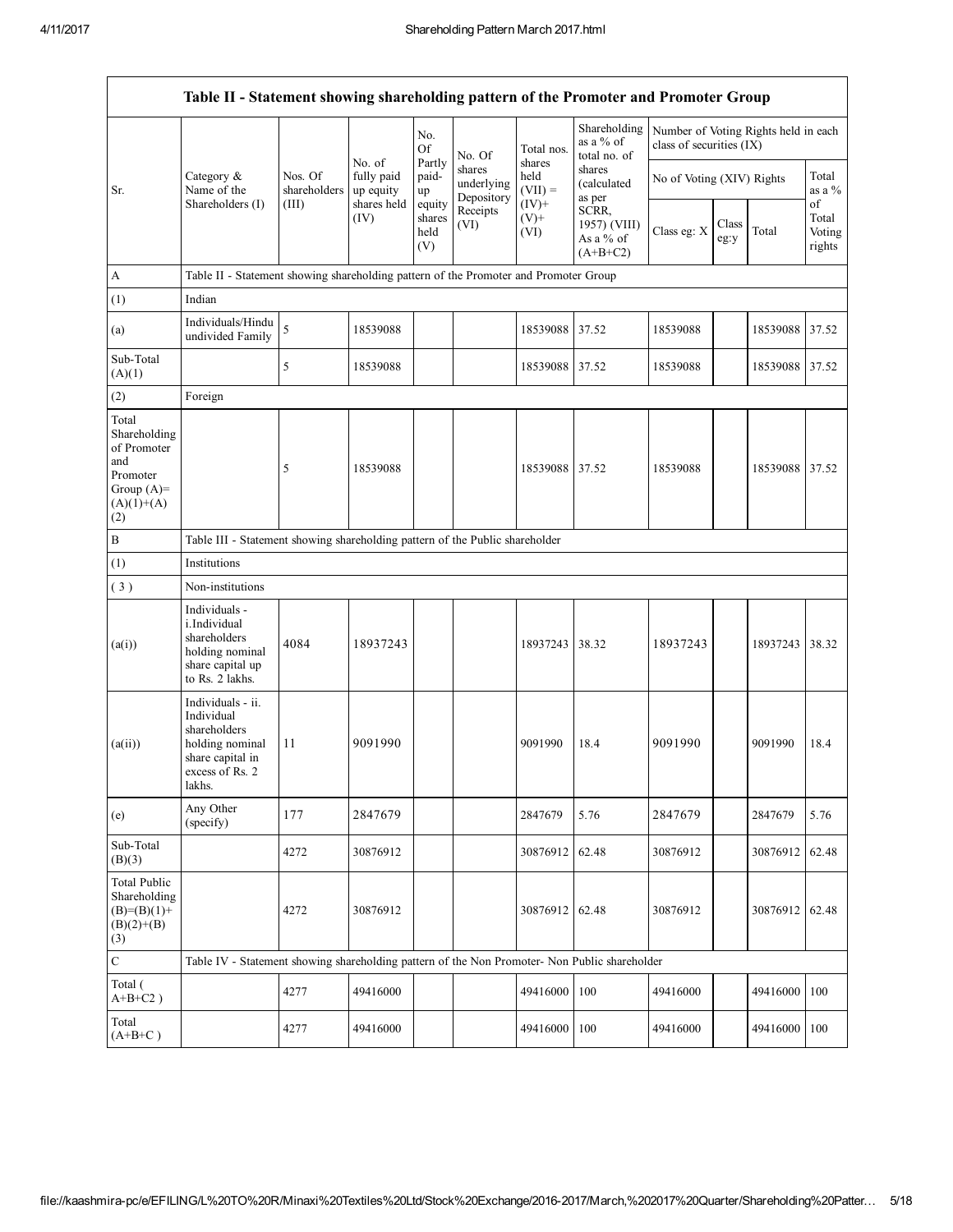|                                                                                         | Table II - Statement showing shareholding pattern of the Promoter and Promoter Group |                                       |                                                                                                           |                                                                                               |            |                                                  |                         |                                                    |                                       |
|-----------------------------------------------------------------------------------------|--------------------------------------------------------------------------------------|---------------------------------------|-----------------------------------------------------------------------------------------------------------|-----------------------------------------------------------------------------------------------|------------|--------------------------------------------------|-------------------------|----------------------------------------------------|---------------------------------------|
| Sr.                                                                                     | No. Of<br><b>Shares</b><br>Underlying                                                | No. of<br><b>Shares</b><br>Underlying | No. Of Shares<br>Underlying<br>Outstanding<br>convertible<br>securities and<br>No. Of Warrants<br>(Xi)(a) | Shareholding, as a %<br>assuming full conversion<br>of convertible securities (               |            | Number of<br>Locked in<br>shares (XII)           | <b>Shares</b><br>(XIII) | Number of<br>pledged or<br>otherwise<br>encumbered | Number of<br>equity shares<br>held in |
|                                                                                         | Outstanding<br>convertible<br>securities<br>(X)                                      | Outstanding<br>Warrants<br>$(X_i)$    |                                                                                                           | as a percentage of diluted<br>share capital) $(XI)=(VII)+$<br>$(X)$ As a % of $(A+B+C2)$      | No.<br>(a) | As a<br>$%$ of<br>total<br>Shares<br>held<br>(b) | No.<br>(a)              | As a<br>$%$ of<br>total<br>Shares<br>held<br>(b)   | dematerialized<br>form (XIV)          |
| $\mathbf{A}$                                                                            |                                                                                      |                                       |                                                                                                           | Table II - Statement showing shareholding pattern of the Promoter and Promoter Group          |            |                                                  |                         |                                                    |                                       |
| (1)                                                                                     | Indian                                                                               |                                       |                                                                                                           |                                                                                               |            |                                                  |                         |                                                    |                                       |
| (a)                                                                                     |                                                                                      |                                       |                                                                                                           | 37.52                                                                                         |            |                                                  |                         |                                                    | 18517088                              |
| Sub-Total (A)<br>(1)                                                                    |                                                                                      |                                       |                                                                                                           | 37.52                                                                                         |            |                                                  |                         |                                                    | 18517088                              |
| (2)                                                                                     | Foreign                                                                              |                                       |                                                                                                           |                                                                                               |            |                                                  |                         |                                                    |                                       |
| Total<br>Shareholding<br>of Promoter<br>and Promoter<br>Group $(A)=$<br>$(A)(1)+(A)(2)$ |                                                                                      |                                       |                                                                                                           | 37.52                                                                                         |            |                                                  |                         |                                                    | 18517088                              |
| $\, {\bf B}$                                                                            |                                                                                      |                                       |                                                                                                           | Table III - Statement showing shareholding pattern of the Public shareholder                  |            |                                                  |                         |                                                    |                                       |
| (1)                                                                                     | Institutions                                                                         |                                       |                                                                                                           |                                                                                               |            |                                                  |                         |                                                    |                                       |
| (3)                                                                                     | Non-institutions                                                                     |                                       |                                                                                                           |                                                                                               |            |                                                  |                         |                                                    |                                       |
| (a(i))                                                                                  |                                                                                      |                                       |                                                                                                           | 38.32                                                                                         |            |                                                  |                         |                                                    | 16988644                              |
| (a(ii))                                                                                 |                                                                                      |                                       |                                                                                                           | 18.4                                                                                          |            |                                                  |                         |                                                    | 9091990                               |
| (e)                                                                                     |                                                                                      |                                       |                                                                                                           | 5.76                                                                                          |            |                                                  |                         |                                                    | 2822679                               |
| Sub-Total (B)<br>(3)                                                                    |                                                                                      |                                       |                                                                                                           | 62.48                                                                                         |            |                                                  |                         |                                                    | 28903313                              |
| <b>Total Public</b><br>Shareholding<br>$(B)=(B)(1)+$<br>$(B)(2)+(B)(3)$                 |                                                                                      |                                       |                                                                                                           | 62.48                                                                                         |            |                                                  |                         |                                                    | 28903313                              |
| $\mathsf C$                                                                             |                                                                                      |                                       |                                                                                                           | Table IV - Statement showing shareholding pattern of the Non Promoter- Non Public shareholder |            |                                                  |                         |                                                    |                                       |
| Total (<br>$A+B+C2$ )                                                                   |                                                                                      |                                       |                                                                                                           | 100                                                                                           |            |                                                  |                         |                                                    | 47420401                              |
| Total (A+B+C                                                                            |                                                                                      |                                       |                                                                                                           | 100                                                                                           |            |                                                  |                         |                                                    | 47420401                              |
| Textual<br>Disclosure of notes on shareholding pattern<br>Information $(1)$             |                                                                                      |                                       |                                                                                                           |                                                                                               |            |                                                  |                         |                                                    |                                       |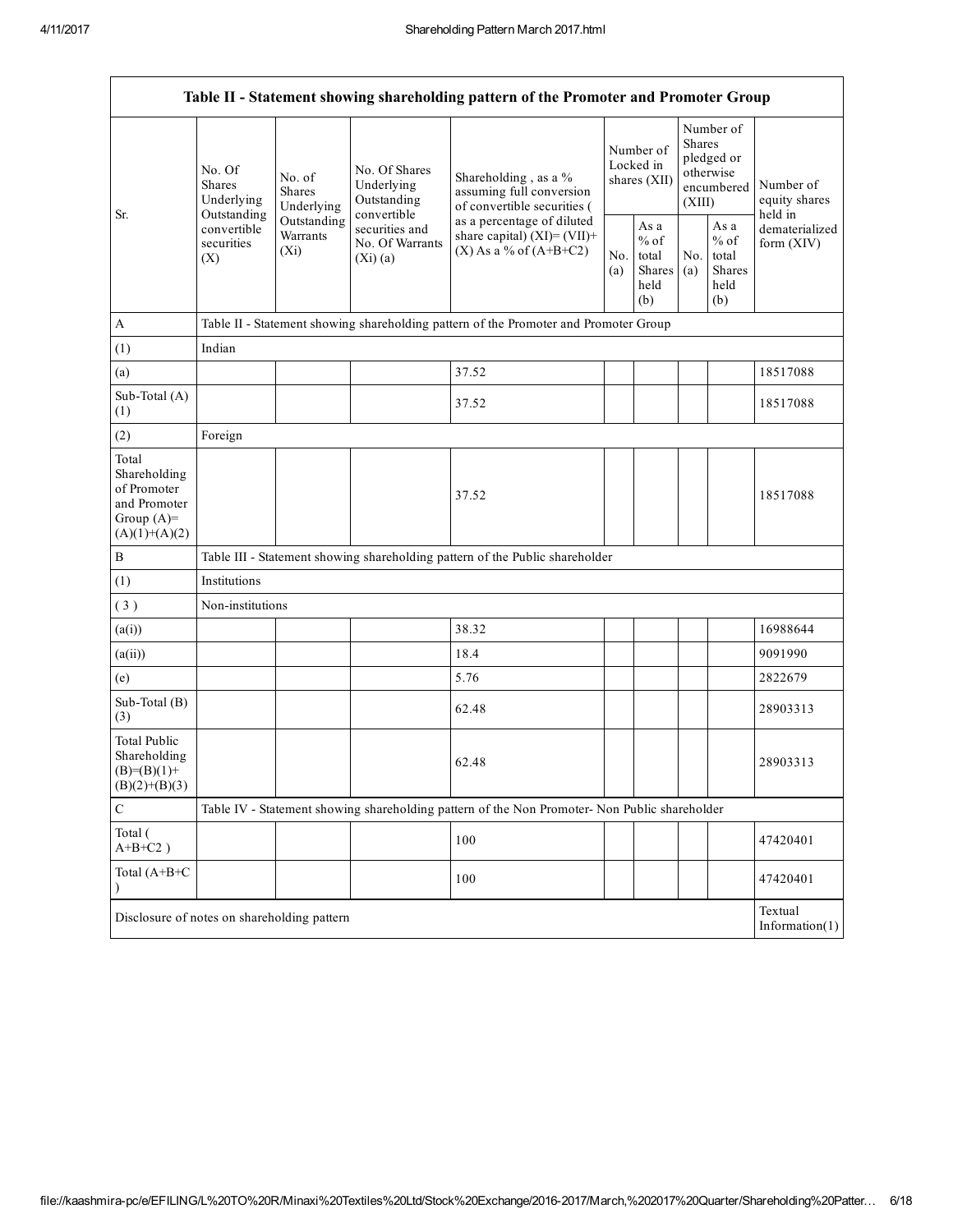|                       | <b>Text Block</b>                                                                                                                                                                                                                                                                                                                        |
|-----------------------|------------------------------------------------------------------------------------------------------------------------------------------------------------------------------------------------------------------------------------------------------------------------------------------------------------------------------------------|
| Textual Information() | Shareholding of Late Shri Kanubhai S. Patel has been transmitted to his wife Smt. Kalpanaben K.<br>Patel. The company has not received the disclosure under Regulation 7 of the Prohibition of Insider<br>Trading Regulations, 2015, and hence the shareholding of Smt. Kalpanaben K. Patel has not been<br>shown in Promoters Category. |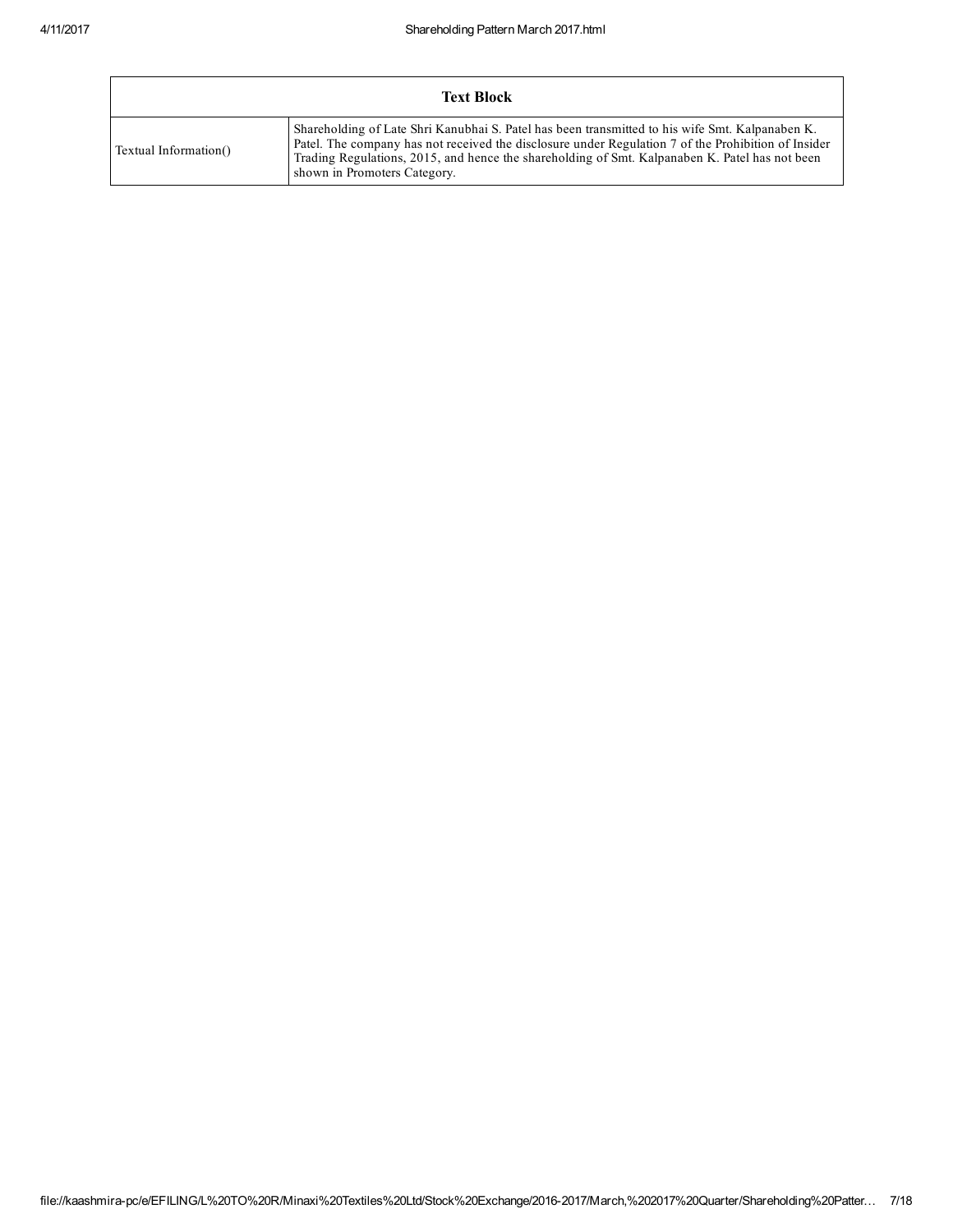|                                                                                                                                                                                             |                               |                                                               | Individuals/Hindu undivided Family |                               |                            |                          |
|---------------------------------------------------------------------------------------------------------------------------------------------------------------------------------------------|-------------------------------|---------------------------------------------------------------|------------------------------------|-------------------------------|----------------------------|--------------------------|
| Searial No.                                                                                                                                                                                 | $\mathbf{1}$                  | $\sqrt{2}$                                                    | 3                                  | $\overline{4}$                | 5                          |                          |
| Name of the<br>Shareholders (I)                                                                                                                                                             | Bharatbhai<br>Prabhudas Patel | Dineshkumar<br>Purusottamdas Patel                            | Kiritkumar<br>Shambhubhai Patel    | Nirmal<br>Bharatbhai<br>Patel | Sujal<br>Kanubhai<br>Patel | Click here to<br>go back |
| PAN (II)                                                                                                                                                                                    | ABIPP7786M                    | ACEPP2392N                                                    | ACEPP2391R                         | ARWPP5122H                    | AGWPP5454F                 | Total                    |
| No. of fully paid<br>up equity shares<br>held (IV)                                                                                                                                          | 8977834                       | 4460060                                                       | 4162975                            | 842638                        | 95581                      | 18539088                 |
| No. Of Partly<br>paid-up equity<br>shares held (V)                                                                                                                                          |                               |                                                               |                                    |                               |                            |                          |
| No. Of shares<br>underlying<br>Depository<br>Receipts (VI)                                                                                                                                  |                               |                                                               |                                    |                               |                            |                          |
| Total nos. shares<br>held $(VII) = (IV) +$<br>$(V)+(VI)$                                                                                                                                    | 8977834                       | 4460060                                                       | 4162975                            | 842638                        | 95581                      | 18539088                 |
| Shareholding as a<br>% of total no. of<br>shares (calculated<br>as per SCRR,<br>1957) (VIII) As a<br>% of $(A+B+C2)$                                                                        | 18.17                         | 9.03                                                          | 8.42                               | 1.71                          | 0.19                       | 37.52                    |
|                                                                                                                                                                                             |                               | Number of Voting Rights held in each class of securities (IX) |                                    |                               |                            |                          |
| Class eg: $X$                                                                                                                                                                               | 8977834                       | 4460060                                                       | 4162975                            | 842638                        | 95581                      | 18539088                 |
| Class eg:y                                                                                                                                                                                  |                               |                                                               |                                    |                               |                            |                          |
| Total                                                                                                                                                                                       | 8977834                       | 4460060                                                       | 4162975                            | 842638                        | 95581                      | 18539088                 |
| Total as a % of<br>Total Voting rights                                                                                                                                                      | 18.17                         | 9.03                                                          | 8.42                               | 1.71                          | 0.19                       | 37.52                    |
| No. Of Shares<br>Underlying<br>Outstanding<br>convertible<br>securities $(X)$                                                                                                               |                               |                                                               |                                    |                               |                            |                          |
| No. of Shares<br>Underlying<br>Outstanding<br>Warrants (Xi)                                                                                                                                 |                               |                                                               |                                    |                               |                            |                          |
| No. Of Shares<br>Underlying<br>Outstanding<br>convertible<br>securities and No.<br>Of Warrants (Xi)<br>(a)                                                                                  |                               |                                                               |                                    |                               |                            |                          |
| Shareholding, as a<br>% assuming full<br>conversion of<br>convertible<br>securities (as a<br>percentage of<br>diluted share<br>capital) $(XI)$ =<br>$(VII)+(Xi)(a)$ As a<br>% of $(A+B+C2)$ | 18.17                         | 9.03                                                          | 8.42                               | 1.71                          | 0.19                       | 37.52                    |
| Number of Locked in shares (XII)                                                                                                                                                            |                               |                                                               |                                    |                               |                            |                          |
| No. $(a)$                                                                                                                                                                                   |                               |                                                               |                                    |                               |                            |                          |
| As a % of total<br>Shares held (b)                                                                                                                                                          |                               |                                                               |                                    |                               |                            |                          |
| Number of Shares pledged or otherwise encumbered (XIII)                                                                                                                                     |                               |                                                               |                                    |                               |                            |                          |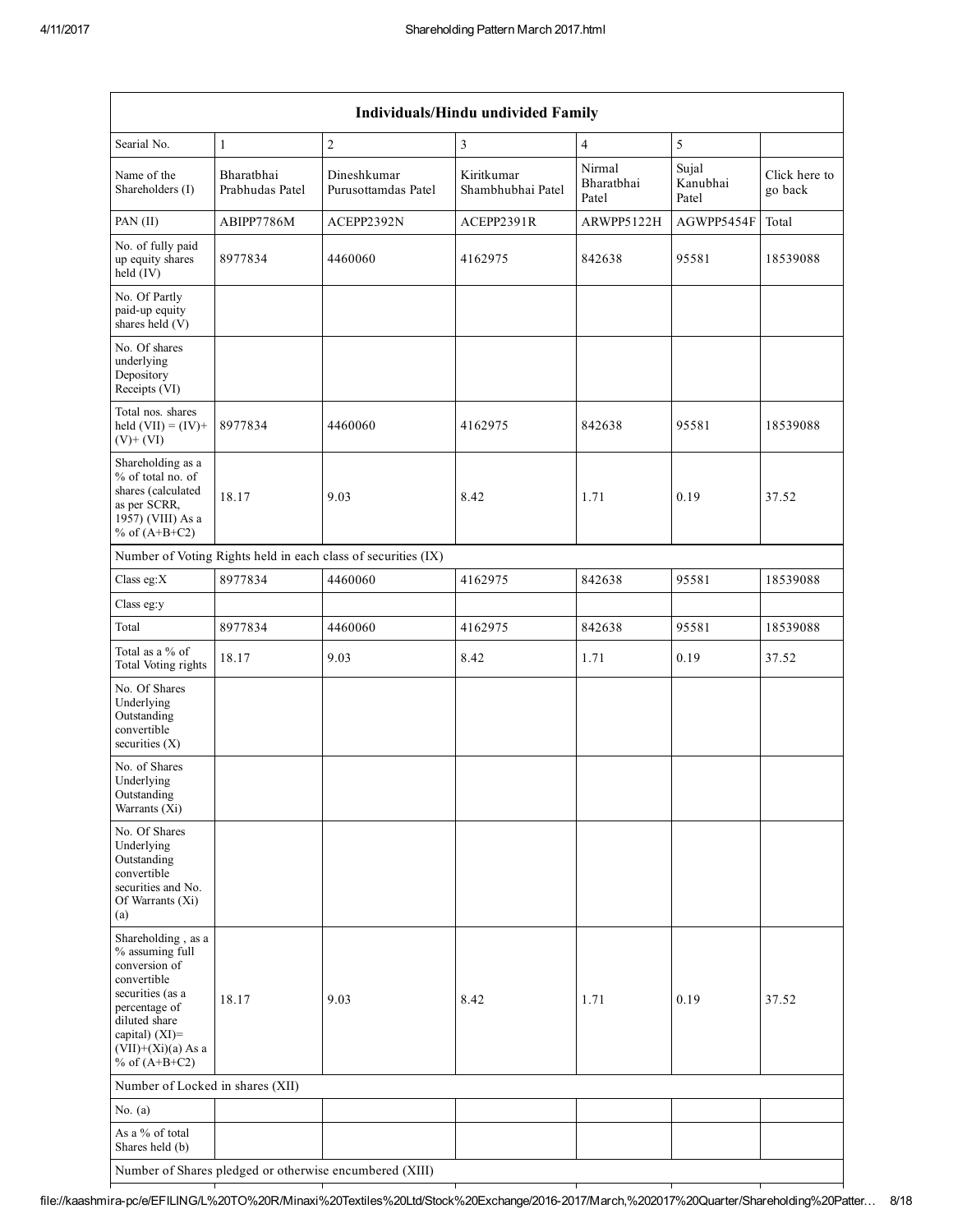| No. $(a)$                                                            |         |         |         |        |       |          |
|----------------------------------------------------------------------|---------|---------|---------|--------|-------|----------|
| As a % of total<br>Shares held (b)                                   |         |         |         |        |       |          |
| Number of equity<br>shares held in<br>dematerialized<br>form $(XIV)$ | 8977834 | 4458060 | 4159975 | 842638 | 78581 | 18517088 |
| Reason for not providing PAN                                         |         |         |         |        |       |          |
| Reason for not<br>providing PAN                                      |         |         |         |        |       |          |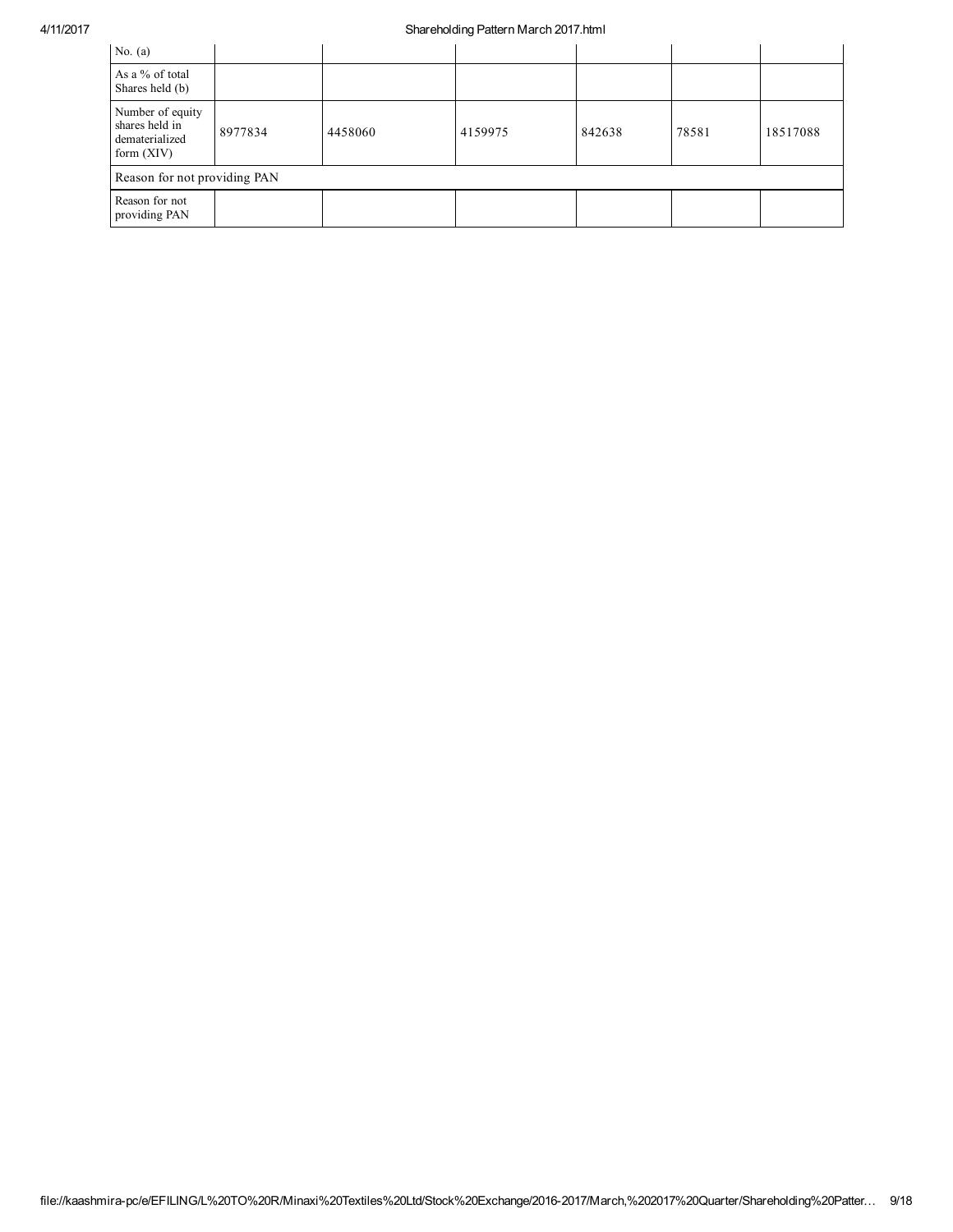|                                                                                                                                                                                         |                        | Individuals - ii. Individual shareholders holding nominal share capital in excess of Rs. 2 lakhs. |                                  |                                    |                           |                   |
|-----------------------------------------------------------------------------------------------------------------------------------------------------------------------------------------|------------------------|---------------------------------------------------------------------------------------------------|----------------------------------|------------------------------------|---------------------------|-------------------|
| Searial No.                                                                                                                                                                             | $\mathbf{1}$           | $\overline{2}$                                                                                    | $\overline{3}$                   | $\overline{4}$                     | 5                         | 6                 |
| Name of the<br>Shareholders (I)                                                                                                                                                         | Aruna<br>Rajendra Shah | Kalpanaben<br>Nayankumar Shah                                                                     | Mukesh<br>Purshottamdas<br>Patel | Sarojdevi<br>Satyanarayan<br>Kabra | Shah Kenul<br>Hemantkumar | Suman S<br>Asrani |
| PAN (II)                                                                                                                                                                                | DWMPS6045E             | AHZPS1132K                                                                                        | ACJPP1373J                       | ABHPK6018L                         | EEFPS9765R                | AAMPA4484G        |
| No. of fully paid<br>up equity shares<br>held (IV)                                                                                                                                      | 528772                 | 1038836                                                                                           | 4332065                          | 523190                             | 535738                    | 743250            |
| No. Of Partly<br>paid-up equity<br>shares held (V)                                                                                                                                      |                        |                                                                                                   |                                  |                                    |                           |                   |
| No. Of shares<br>underlying<br>Depository<br>Receipts (VI)                                                                                                                              |                        |                                                                                                   |                                  |                                    |                           |                   |
| Total nos. shares<br>held $(VII) = (IV) +$<br>$(V)+(VI)$                                                                                                                                | 528772                 | 1038836                                                                                           | 4332065                          | 523190                             | 535738                    | 743250            |
| Shareholding as a<br>% of total no. of<br>shares (calculated<br>as per SCRR,<br>1957) (VIII) As a<br>% of $(A+B+C2)$                                                                    | 1.07                   | 2.1                                                                                               | 8.77                             | 1.06                               | 1.08                      | 1.5               |
|                                                                                                                                                                                         |                        | Number of Voting Rights held in each class of securities (IX)                                     |                                  |                                    |                           |                   |
| Class eg: X                                                                                                                                                                             | 528772                 | 1038836                                                                                           | 4332065                          | 523190                             | 535738                    | 743250            |
| Class eg:y                                                                                                                                                                              |                        |                                                                                                   |                                  |                                    |                           |                   |
| Total                                                                                                                                                                                   | 528772                 | 1038836                                                                                           | 4332065                          | 523190                             | 535738                    | 743250            |
| Total as a % of<br>Total Voting rights                                                                                                                                                  | 1.07                   | 2.1                                                                                               | 8.77                             | 1.06                               | 1.08                      | 1.5               |
| No. Of Shares<br>Underlying<br>Outstanding<br>convertible<br>securities $(X)$                                                                                                           |                        |                                                                                                   |                                  |                                    |                           |                   |
| No. of Shares<br>Underlying<br>Outstanding<br>Warrants (Xi)                                                                                                                             |                        |                                                                                                   |                                  |                                    |                           |                   |
| No. Of Shares<br>Underlying<br>Outstanding<br>convertible<br>securities and No.<br>Of Warrants (Xi)<br>(a)                                                                              |                        |                                                                                                   |                                  |                                    |                           |                   |
| Shareholding, as a<br>% assuming full<br>conversion of<br>convertible<br>securities (as a<br>percentage of<br>diluted share<br>capital) $(XI)$ =<br>$(VII)+(X)$ As a %<br>of $(A+B+C2)$ | 1.07                   | 2.1                                                                                               | 8.77                             | 1.06                               | 1.08                      | 1.5               |
| Number of Locked in shares (XII)                                                                                                                                                        |                        |                                                                                                   |                                  |                                    |                           |                   |
| No. $(a)$                                                                                                                                                                               |                        |                                                                                                   |                                  |                                    |                           |                   |
| As a % of total<br>Shares held (b)                                                                                                                                                      |                        |                                                                                                   |                                  |                                    |                           |                   |
| Number of equity<br>shares held in                                                                                                                                                      | 528772                 | 1038836                                                                                           | 4332065                          | 523190                             | 535738                    | 743250            |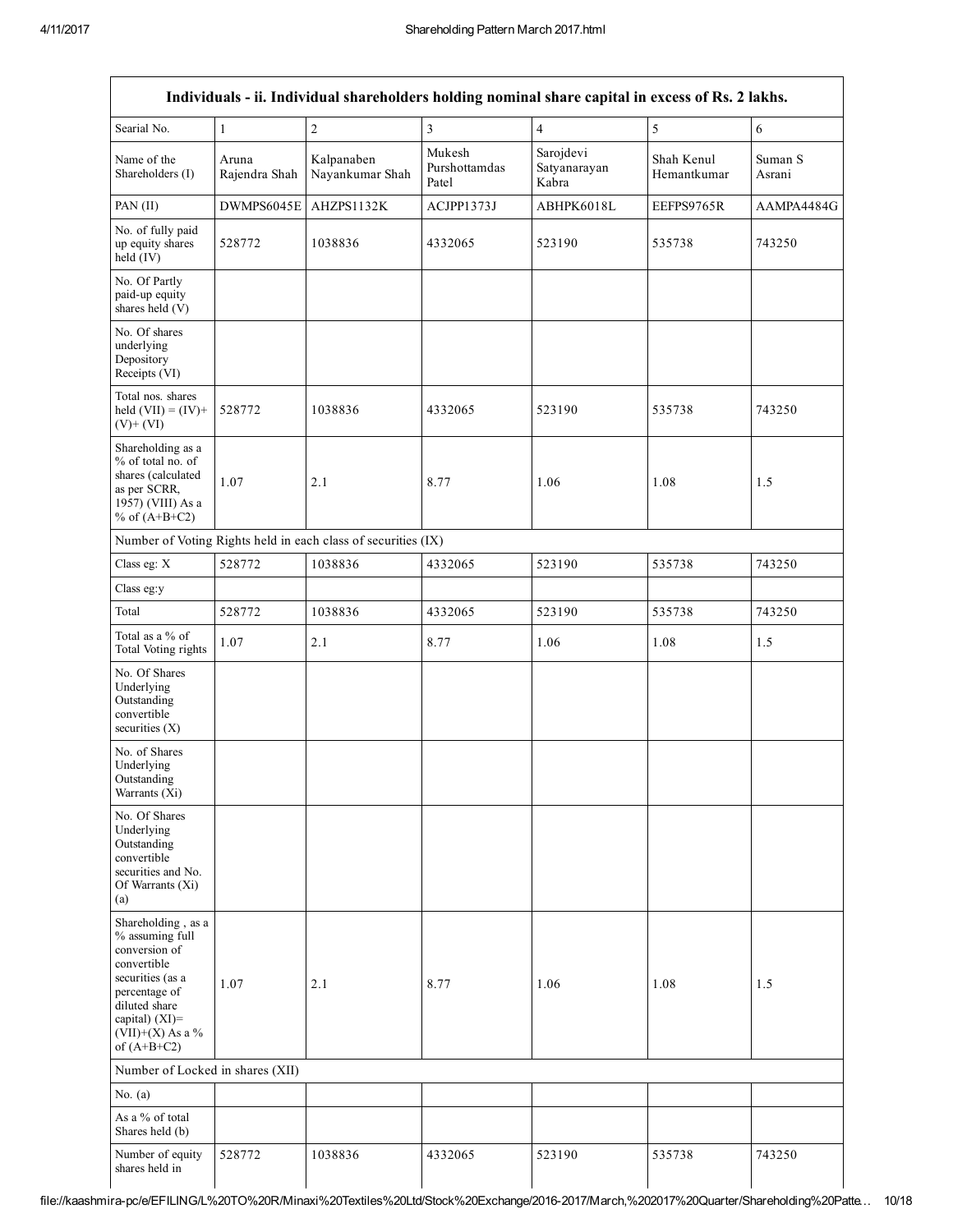| dematerialized<br>form $(XIV)$  |  |  |  |
|---------------------------------|--|--|--|
| Reason for not providing PAN    |  |  |  |
| Reason for not<br>providing PAN |  |  |  |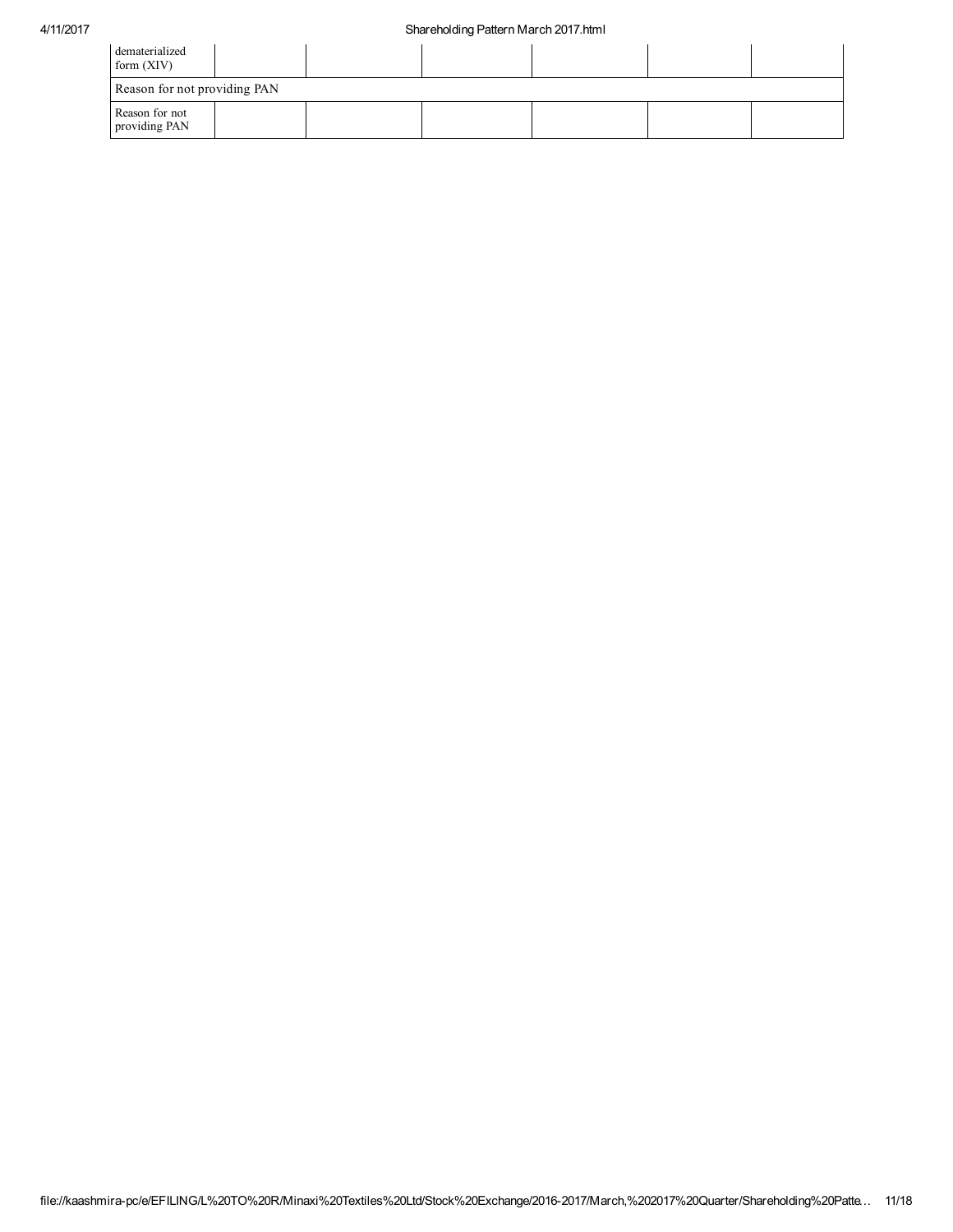|                                                                                                                                                                                      | Individuals - ii. Individual shareholders holding nominal share capital in excess of Rs. 2 lakhs. |
|--------------------------------------------------------------------------------------------------------------------------------------------------------------------------------------|---------------------------------------------------------------------------------------------------|
| Searial No.                                                                                                                                                                          |                                                                                                   |
| Name of the<br>Shareholders (I)                                                                                                                                                      | Click here to go back                                                                             |
| PAN (II)                                                                                                                                                                             | Total                                                                                             |
| No. of fully paid<br>up equity shares<br>held (IV)                                                                                                                                   | 7701851                                                                                           |
| No. Of Partly<br>paid-up equity<br>shares held (V)                                                                                                                                   |                                                                                                   |
| No. Of shares<br>underlying<br>Depository<br>Receipts (VI)                                                                                                                           |                                                                                                   |
| Total nos. shares<br>held $(VII) = (IV) +$<br>$(V)$ + $(VI)$                                                                                                                         | 7701851                                                                                           |
| Shareholding as a<br>% of total no. of<br>shares (calculated<br>as per SCRR,<br>1957) (VIII) As a<br>% of $(A+B+C2)$                                                                 | 15.59                                                                                             |
|                                                                                                                                                                                      | Number of Voting Rights held in each class of securities (IX)                                     |
| Class eg: X                                                                                                                                                                          | 7701851                                                                                           |
| Class eg:y                                                                                                                                                                           |                                                                                                   |
| Total                                                                                                                                                                                | 7701851                                                                                           |
| Total as a % of<br>Total Voting rights                                                                                                                                               | 15.59                                                                                             |
| No. Of Shares<br>Underlying<br>Outstanding<br>convertible<br>securities (X)                                                                                                          |                                                                                                   |
| No. of Shares<br>Underlying<br>Outstanding<br>Warrants (Xi)                                                                                                                          |                                                                                                   |
| No. Of Shares<br>Underlying<br>Outstanding<br>convertible<br>securities and No.<br>Of Warrants (Xi)<br>(a)                                                                           |                                                                                                   |
| Shareholding, as a<br>% assuming full<br>conversion of<br>convertible<br>securities (as a<br>percentage of<br>diluted share<br>capital) (XI)=<br>$(VII)+(X)$ As a %<br>of $(A+B+C2)$ | 15.59                                                                                             |
| Number of Locked in shares (XII)                                                                                                                                                     |                                                                                                   |
| No. $(a)$                                                                                                                                                                            |                                                                                                   |
| As a % of total<br>Shares held (b)                                                                                                                                                   |                                                                                                   |
| Number of equity<br>shares held in<br>dematerialized<br>form (XIV)                                                                                                                   | 7701851                                                                                           |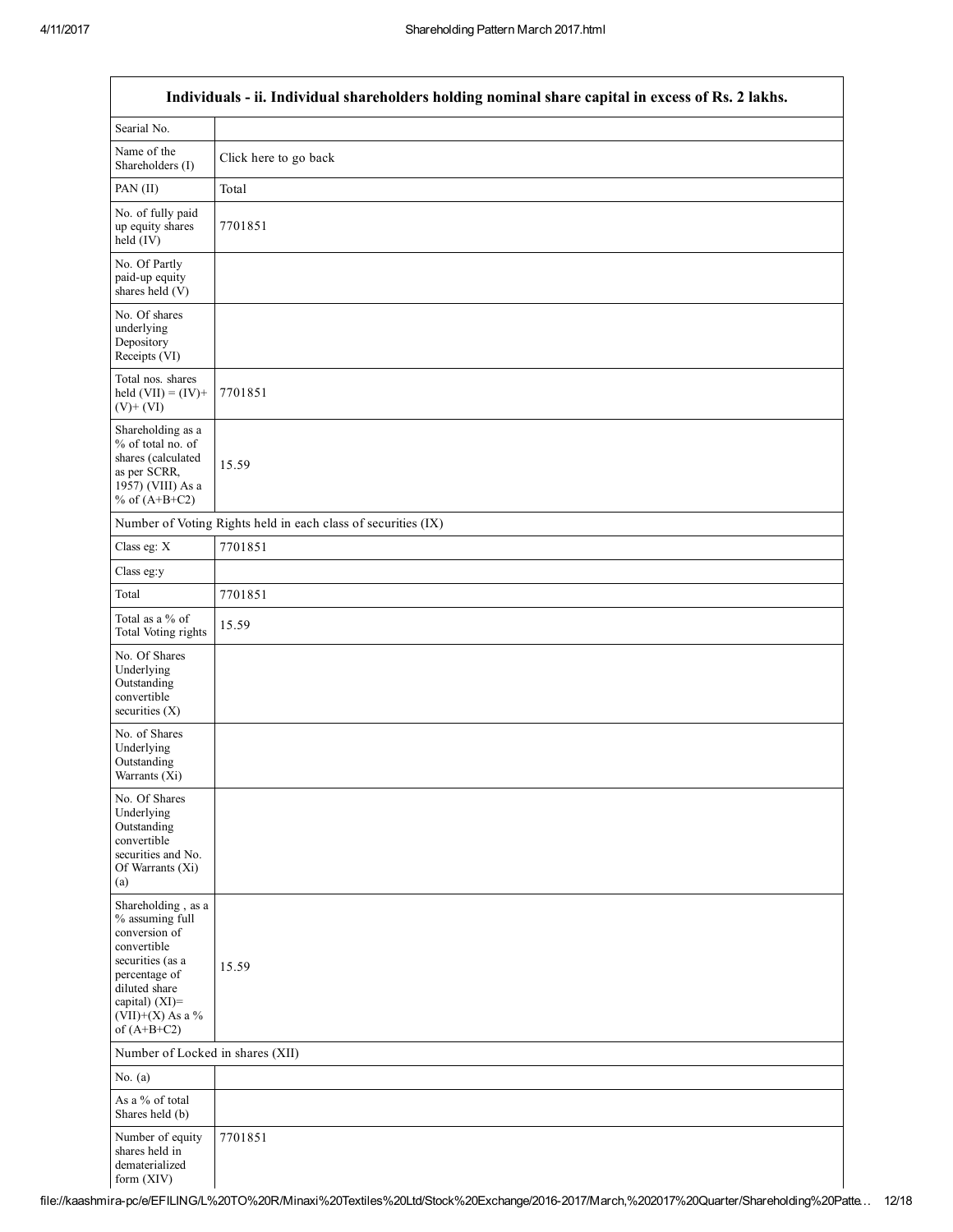|                                 | $5.14.01$ or to the triplet of the triplet of the triplet of the triplet of the triplet of the triplet of the triplet of the triplet of the triplet of the triplet of the triplet of the triplet of the triplet of the triple |
|---------------------------------|-------------------------------------------------------------------------------------------------------------------------------------------------------------------------------------------------------------------------------|
|                                 |                                                                                                                                                                                                                               |
| Reason for not providing PAN    |                                                                                                                                                                                                                               |
| Reason for not<br>providing PAN |                                                                                                                                                                                                                               |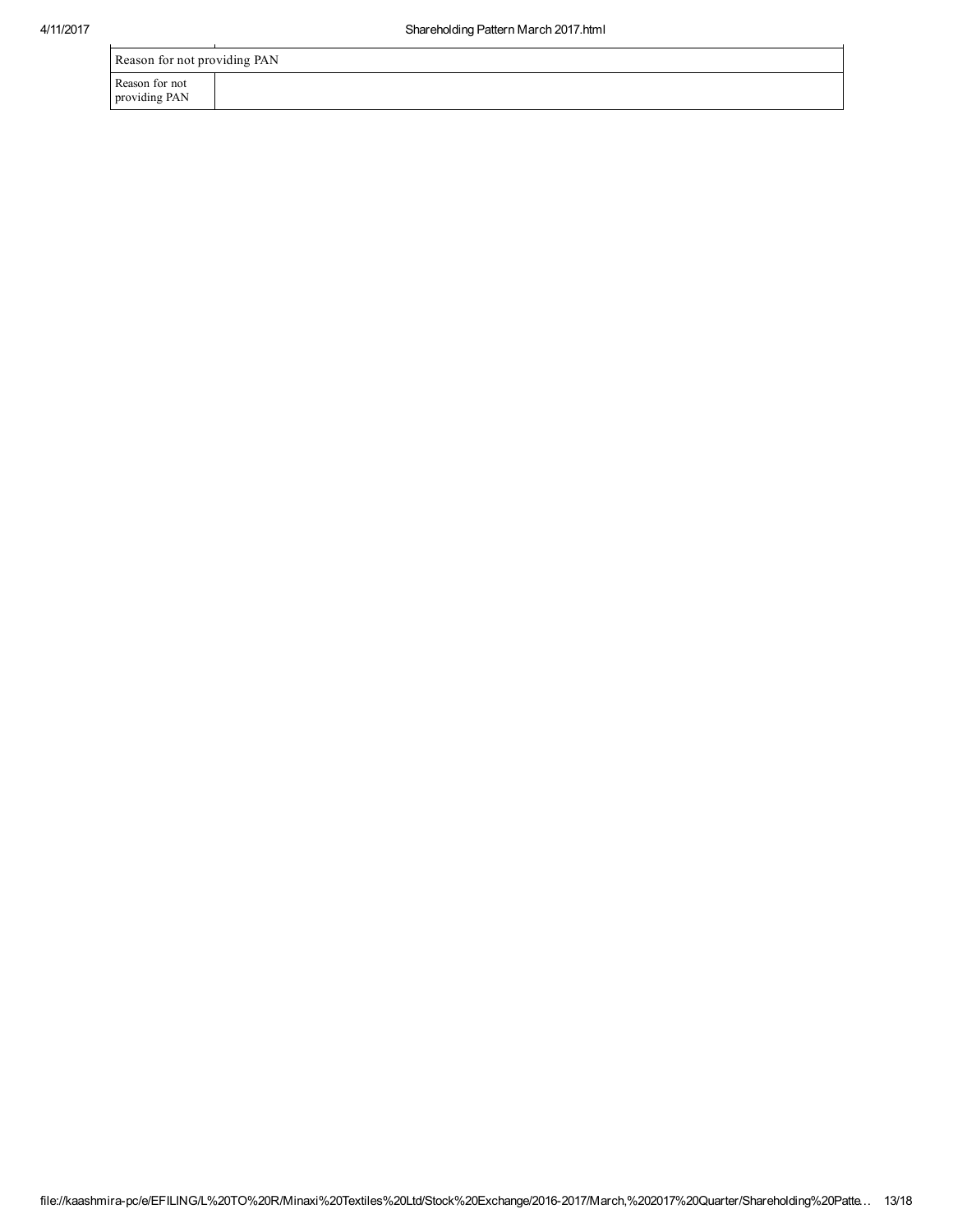| Any Other (specify)                                                                                                                                                                                                      |              |                       |                 |                     |                            |                                           |
|--------------------------------------------------------------------------------------------------------------------------------------------------------------------------------------------------------------------------|--------------|-----------------------|-----------------|---------------------|----------------------------|-------------------------------------------|
| Searial No.                                                                                                                                                                                                              | $\mathbf{1}$ | $\overline{2}$        | 3               | $\overline{4}$      | 5                          | $\sqrt{6}$                                |
| Category                                                                                                                                                                                                                 | <b>HUF</b>   | $NRI - Non-$<br>Repat | $NRI-$<br>Repat | Clearing<br>Members | <b>Bodies</b><br>Corporate | <b>Bodies Corporate</b>                   |
| Category / More<br>than 1 percentage                                                                                                                                                                                     | Category     | Category              | Category        | Category            | Category                   | More than 1 percentage of<br>shareholding |
| Name of the<br>Shareholders (I)                                                                                                                                                                                          |              |                       |                 |                     |                            | M P PATEL INFRASTRUCTURES<br>PVT LTD      |
| PAN (II)                                                                                                                                                                                                                 |              |                       |                 |                     |                            | AAGCM2205G                                |
| No. of the<br>Shareholders (I)                                                                                                                                                                                           | 84           | 3                     | 14              | 22                  | 54                         | $\mathbf{1}$                              |
| No. of fully paid<br>up equity shares<br>$held$ (IV)                                                                                                                                                                     | 770277       | 114150                | 113386          | 62420               | 1787446                    | 1127830                                   |
| No. Of Partly<br>paid-up equity<br>shares held $(V)$                                                                                                                                                                     |              |                       |                 |                     |                            |                                           |
| No. Of shares<br>underlying<br>Depository<br>Receipts (VI)                                                                                                                                                               |              |                       |                 |                     |                            |                                           |
| Total nos. shares<br>held $(VII) = (IV) +$<br>$(V)$ + $(VI)$                                                                                                                                                             | 770277       | 114150                | 113386          | 62420               | 1787446                    | 1127830                                   |
| Shareholding as a<br>% of total no. of<br>shares (calculated<br>as per SCRR,<br>1957) (VIII) As a<br>% of $(A+B+C2)$                                                                                                     | 1.56         | 0.23                  | 0.23            | 0.13                | 3.62                       | 2.28                                      |
| Number of Voting Rights held in each class of securities (IX)                                                                                                                                                            |              |                       |                 |                     |                            |                                           |
| Class eg: X                                                                                                                                                                                                              | 770277       | 114150                | 113386          | 62420               | 1787446                    | 1127830                                   |
| Class eg:y                                                                                                                                                                                                               |              |                       |                 |                     |                            |                                           |
| Total                                                                                                                                                                                                                    | 770277       | 114150                | 113386          | 62420               | 1787446                    | 1127830                                   |
| Total as a % of<br>Total Voting rights                                                                                                                                                                                   | 1.56         | 0.23                  | 0.23            | 0.13                | 3.62                       | 2.28                                      |
| No. Of Shares<br>Underlying<br>Outstanding<br>convertible<br>securities $(X)$                                                                                                                                            |              |                       |                 |                     |                            |                                           |
| No. of Shares<br>Underlying<br>Outstanding<br>Warrants $(Xi)$                                                                                                                                                            |              |                       |                 |                     |                            |                                           |
| No. Of Shares<br>Underlying<br>Outstanding<br>convertible<br>securities and No.<br>Of Warrants (Xi)<br>(a)                                                                                                               |              |                       |                 |                     |                            |                                           |
| Shareholding, as a<br>% assuming full<br>conversion of<br>convertible<br>securities (as a<br>percentage of<br>diluted share<br>capital) (XI)=<br>$(VII)+(X)$ As a %<br>of $(A+B+C2)$<br>Number of Locked in shares (XII) | 1.56         | 0.23                  | 0.23            | 0.13                | 3.62                       | 2.28                                      |

file://kaashmira-pc/e/EFILING/L%20TO%20R/Minaxi%20Textiles%20Ltd/Stock%20Exchange/2016-2017/March,%202017%20Quarter/Shareholding%20Patte... 14/18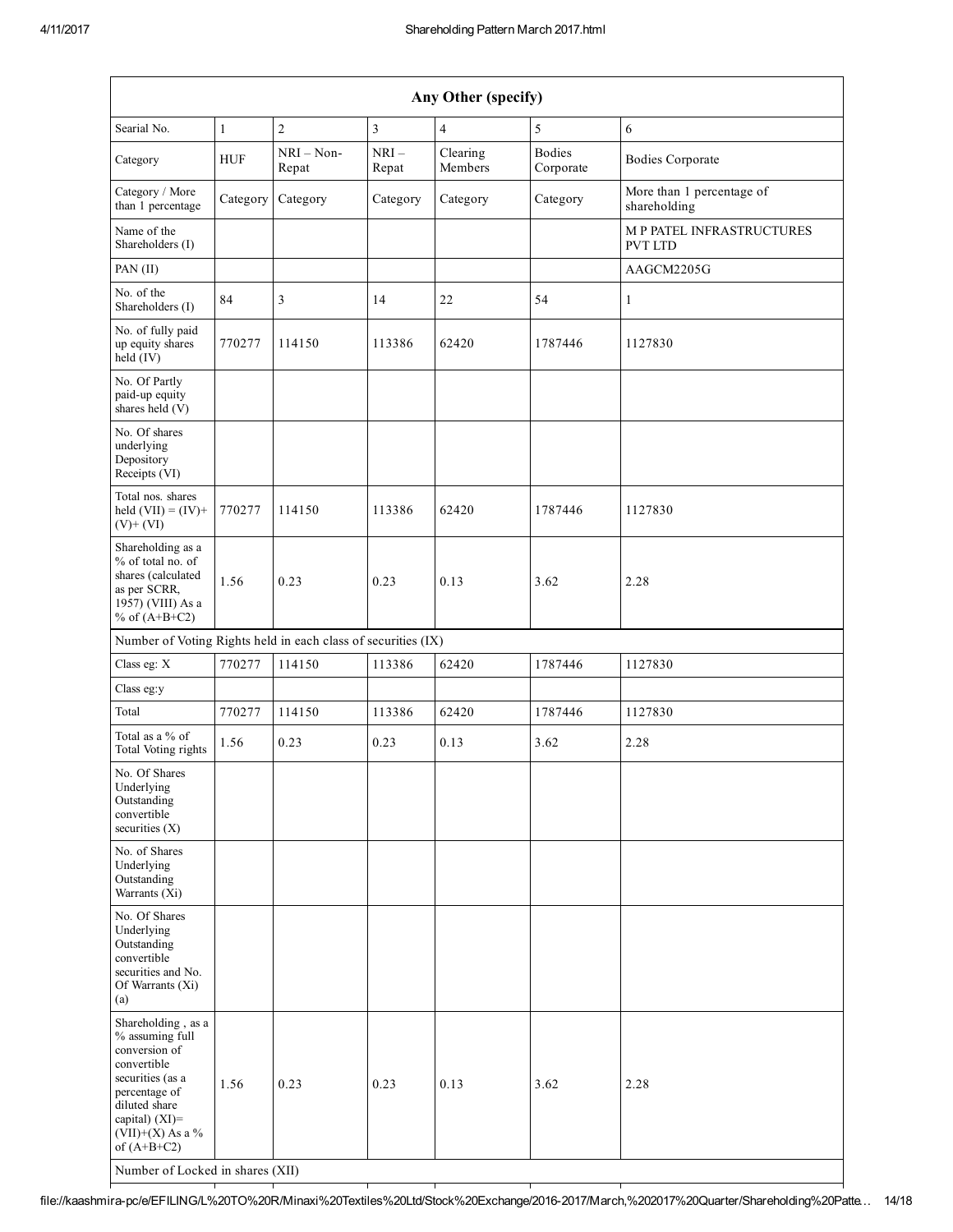## 4/11/2017 Shareholding Pattern March 2017.html

| No. $(a)$                                                            |        |        |       |       |         |         |
|----------------------------------------------------------------------|--------|--------|-------|-------|---------|---------|
| As a % of total<br>Shares held (b)                                   |        |        |       |       |         |         |
| Number of equity<br>shares held in<br>dematerialized<br>form $(XIV)$ | 770277 | 114150 | 88386 | 62420 | 1787446 | 1127830 |
| Reason for not providing PAN                                         |        |        |       |       |         |         |
| Reason for not<br>providing PAN                                      |        |        |       |       |         |         |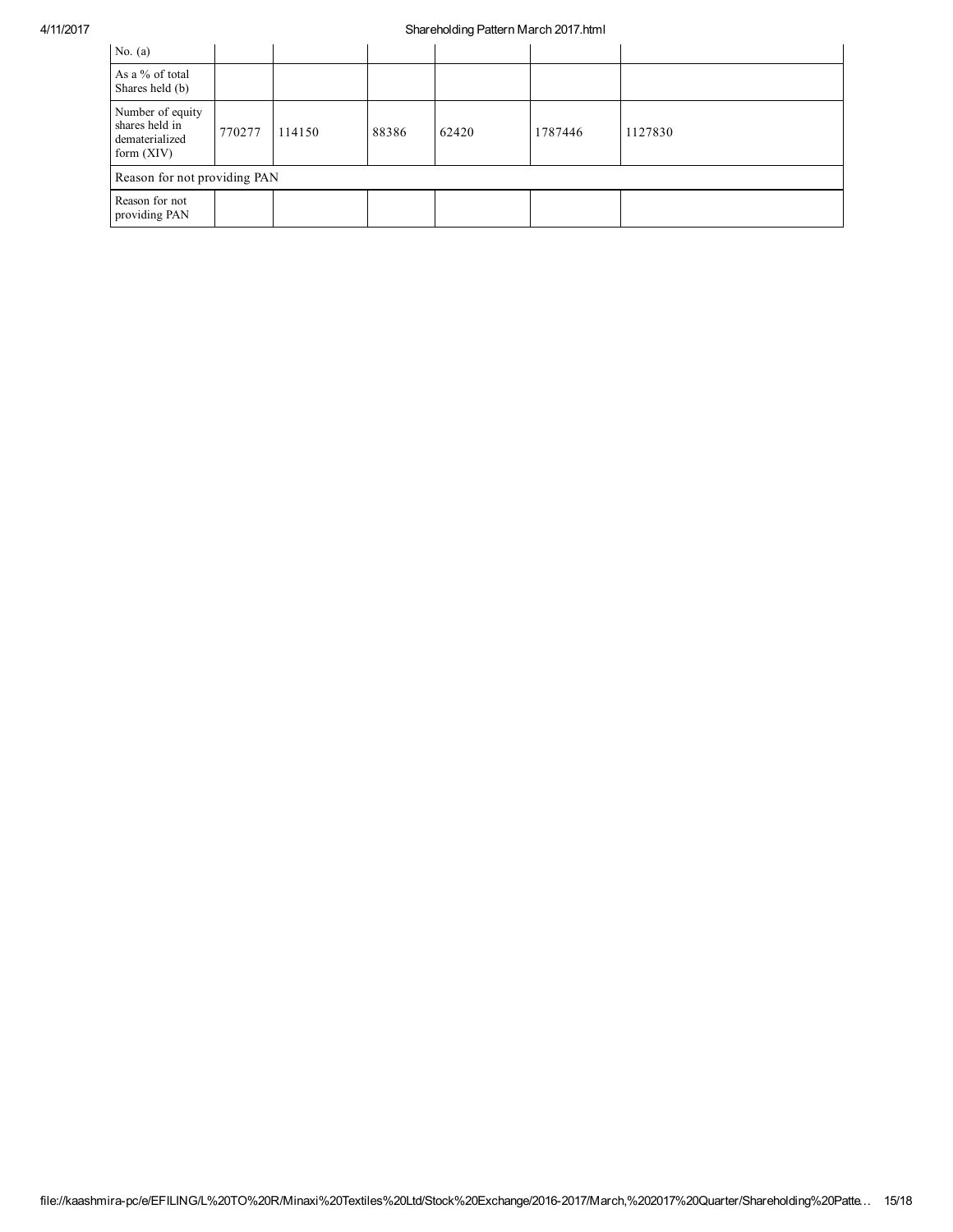| Any Other (specify)                                                                                                                                                                  |                                                               |  |  |  |  |  |
|--------------------------------------------------------------------------------------------------------------------------------------------------------------------------------------|---------------------------------------------------------------|--|--|--|--|--|
| Searial No.                                                                                                                                                                          |                                                               |  |  |  |  |  |
| Category                                                                                                                                                                             |                                                               |  |  |  |  |  |
| Category / More<br>than 1 percentage                                                                                                                                                 |                                                               |  |  |  |  |  |
| Name of the<br>Shareholders (I)                                                                                                                                                      | Click here to go back                                         |  |  |  |  |  |
| PAN (II)                                                                                                                                                                             | Total                                                         |  |  |  |  |  |
| No. of the<br>Shareholders (I)                                                                                                                                                       | 177                                                           |  |  |  |  |  |
| No. of fully paid<br>up equity shares<br>held (IV)                                                                                                                                   | 2847679                                                       |  |  |  |  |  |
| No. Of Partly<br>paid-up equity<br>shares held (V)                                                                                                                                   |                                                               |  |  |  |  |  |
| No. Of shares<br>underlying<br>Depository<br>Receipts (VI)                                                                                                                           |                                                               |  |  |  |  |  |
| Total nos. shares<br>held $(VII) = (IV) +$<br>$(V)+(VI)$                                                                                                                             | 2847679                                                       |  |  |  |  |  |
| Shareholding as a<br>% of total no. of<br>shares (calculated<br>as per SCRR,<br>1957) (VIII) As a<br>% of $(A+B+C2)$                                                                 | 5.77                                                          |  |  |  |  |  |
|                                                                                                                                                                                      | Number of Voting Rights held in each class of securities (IX) |  |  |  |  |  |
| Class eg: X                                                                                                                                                                          | 2847679                                                       |  |  |  |  |  |
| Class eg:y                                                                                                                                                                           |                                                               |  |  |  |  |  |
| Total                                                                                                                                                                                | 2847679                                                       |  |  |  |  |  |
| Total as a % of<br>Total Voting rights                                                                                                                                               | 5.77                                                          |  |  |  |  |  |
| No. Of Shares<br>Underlying<br>Outstanding<br>convertible<br>securities (X)                                                                                                          |                                                               |  |  |  |  |  |
| No. of Shares<br>Underlying<br>Outstanding<br>Warrants (Xi)                                                                                                                          |                                                               |  |  |  |  |  |
| No. Of Shares<br>Underlying<br>Outstanding<br>convertible<br>securities and No.<br>Of Warrants (Xi)<br>(a)                                                                           |                                                               |  |  |  |  |  |
| Shareholding, as a<br>% assuming full<br>conversion of<br>convertible<br>securities (as a<br>percentage of<br>diluted share<br>capital) (XI)=<br>$(VII)+(X)$ As a %<br>of $(A+B+C2)$ | 5.77                                                          |  |  |  |  |  |
| Number of Locked in shares (XII)                                                                                                                                                     |                                                               |  |  |  |  |  |
| No. $(a)$                                                                                                                                                                            |                                                               |  |  |  |  |  |